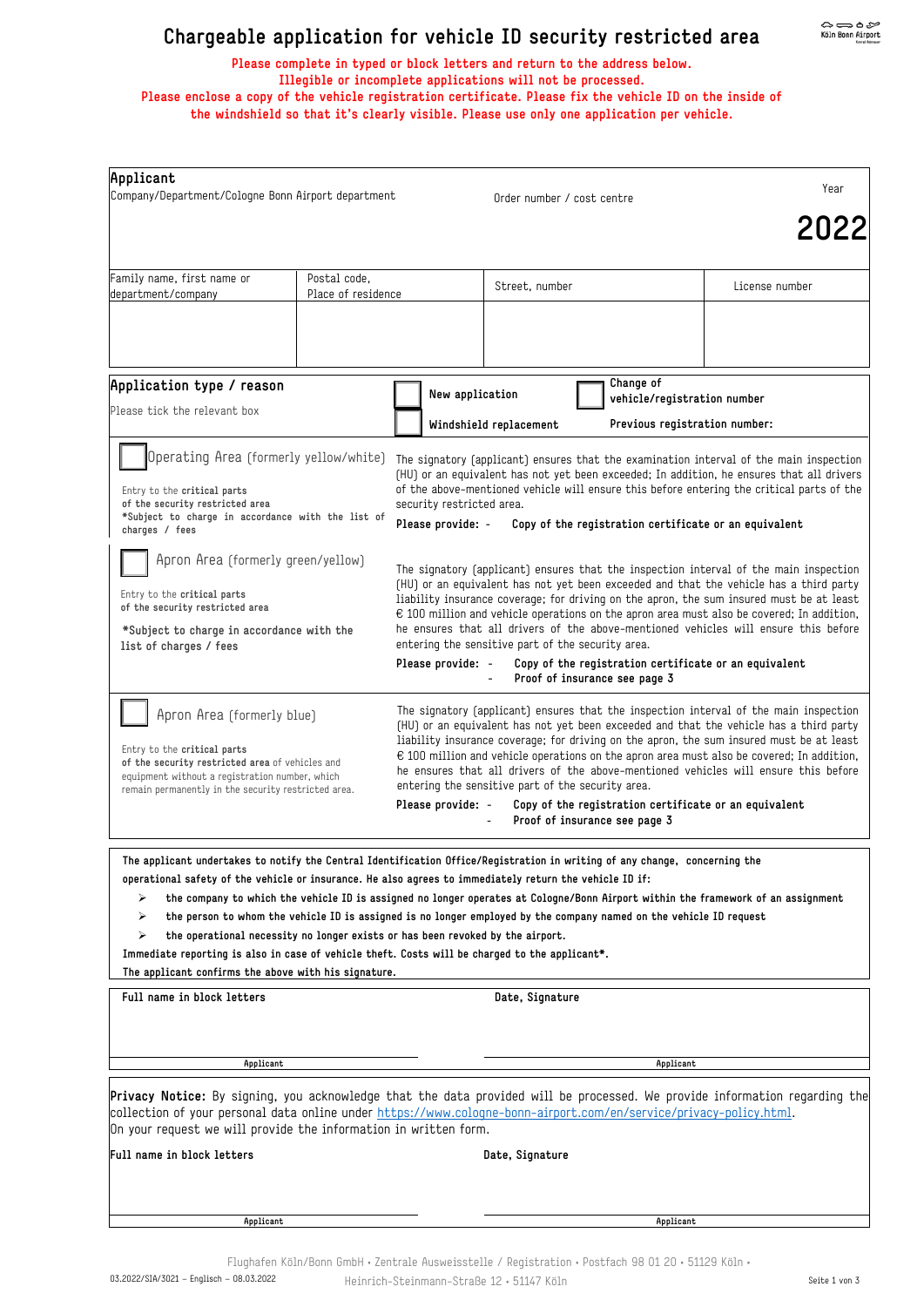## **Chargeable application for vehicle ID security restricted area**

**Please complete in typed or block letters and return to the address below. Illegible or incomplete applications will not be processed. Please enclose a copy of the vehicle registration certificate. Please fix the vehicle ID on the inside of the windshield so that it's clearly visible. Please use only one application per vehicle.** 

| License number:                                                                                                                                                                                                                                                                                                                                                                                                                                                                                                                                                                                                                                                                                     |                                                                                        |           | Company:        |                                                                               |  |
|-----------------------------------------------------------------------------------------------------------------------------------------------------------------------------------------------------------------------------------------------------------------------------------------------------------------------------------------------------------------------------------------------------------------------------------------------------------------------------------------------------------------------------------------------------------------------------------------------------------------------------------------------------------------------------------------------------|----------------------------------------------------------------------------------------|-----------|-----------------|-------------------------------------------------------------------------------|--|
|                                                                                                                                                                                                                                                                                                                                                                                                                                                                                                                                                                                                                                                                                                     |                                                                                        |           |                 |                                                                               |  |
| Operational need given                                                                                                                                                                                                                                                                                                                                                                                                                                                                                                                                                                                                                                                                              |                                                                                        |           | Yes             | No                                                                            |  |
| The operational necessity in this context can only be determined by the guarantor of the FKB or airport-based<br>company for obtaining a vignette, if it is not possible to carry out the activity in the critical parts of the<br>security-restricted area without the use of a vehicle. Driving in the critical parts of the security restricted<br>area may only take place on the basis of an operational assignment. This does not include the mere arrival and<br>departure of employees to the workplace. For non-campus companies a guarantor of an airport-based company<br>must be named. The Central Identification Office/Registration must be informed in writing about the guarantor. |                                                                                        |           |                 |                                                                               |  |
| Full name in block letters                                                                                                                                                                                                                                                                                                                                                                                                                                                                                                                                                                                                                                                                          |                                                                                        |           | Date, Signature |                                                                               |  |
|                                                                                                                                                                                                                                                                                                                                                                                                                                                                                                                                                                                                                                                                                                     |                                                                                        |           |                 |                                                                               |  |
|                                                                                                                                                                                                                                                                                                                                                                                                                                                                                                                                                                                                                                                                                                     |                                                                                        |           |                 |                                                                               |  |
|                                                                                                                                                                                                                                                                                                                                                                                                                                                                                                                                                                                                                                                                                                     | Guarantor                                                                              |           |                 | Guarantor                                                                     |  |
| The Guarantor confirms the following (does not apply to FKB-vehicles)                                                                                                                                                                                                                                                                                                                                                                                                                                                                                                                                                                                                                               |                                                                                        |           |                 |                                                                               |  |
| The above mentioned vehicle bearing the above-mentioned registration plate is a vehicle,                                                                                                                                                                                                                                                                                                                                                                                                                                                                                                                                                                                                            |                                                                                        |           |                 |                                                                               |  |
|                                                                                                                                                                                                                                                                                                                                                                                                                                                                                                                                                                                                                                                                                                     |                                                                                        |           |                 |                                                                               |  |
|                                                                                                                                                                                                                                                                                                                                                                                                                                                                                                                                                                                                                                                                                                     | a) for which the guarantor of the application is also the payer of the security charge |           |                 |                                                                               |  |
| and                                                                                                                                                                                                                                                                                                                                                                                                                                                                                                                                                                                                                                                                                                 |                                                                                        |           |                 |                                                                               |  |
| b) which carries air cargo.                                                                                                                                                                                                                                                                                                                                                                                                                                                                                                                                                                                                                                                                         |                                                                                        |           |                 |                                                                               |  |
| Please tick the applicable box                                                                                                                                                                                                                                                                                                                                                                                                                                                                                                                                                                                                                                                                      |                                                                                        | Yes       |                 | No                                                                            |  |
| Full name in block letters                                                                                                                                                                                                                                                                                                                                                                                                                                                                                                                                                                                                                                                                          |                                                                                        |           | Date, Signature |                                                                               |  |
|                                                                                                                                                                                                                                                                                                                                                                                                                                                                                                                                                                                                                                                                                                     |                                                                                        |           |                 |                                                                               |  |
|                                                                                                                                                                                                                                                                                                                                                                                                                                                                                                                                                                                                                                                                                                     |                                                                                        |           |                 |                                                                               |  |
| Guarantor                                                                                                                                                                                                                                                                                                                                                                                                                                                                                                                                                                                                                                                                                           |                                                                                        |           | Guarantor       |                                                                               |  |
| To be completed by the Central Identification Office/Registration                                                                                                                                                                                                                                                                                                                                                                                                                                                                                                                                                                                                                                   |                                                                                        |           |                 |                                                                               |  |
|                                                                                                                                                                                                                                                                                                                                                                                                                                                                                                                                                                                                                                                                                                     |                                                                                        |           |                 |                                                                               |  |
| Received:                                                                                                                                                                                                                                                                                                                                                                                                                                                                                                                                                                                                                                                                                           | Proof of insurance - only for apron area:                                              |           |                 |                                                                               |  |
|                                                                                                                                                                                                                                                                                                                                                                                                                                                                                                                                                                                                                                                                                                     | yes                                                                                    |           |                 |                                                                               |  |
|                                                                                                                                                                                                                                                                                                                                                                                                                                                                                                                                                                                                                                                                                                     | Copy of registration certificate                                                       |           |                 |                                                                               |  |
|                                                                                                                                                                                                                                                                                                                                                                                                                                                                                                                                                                                                                                                                                                     | Privacy Note                                                                           |           |                 |                                                                               |  |
| Operational need                                                                                                                                                                                                                                                                                                                                                                                                                                                                                                                                                                                                                                                                                    |                                                                                        |           |                 |                                                                               |  |
| RFID no.                                                                                                                                                                                                                                                                                                                                                                                                                                                                                                                                                                                                                                                                                            | Date of issue                                                                          | Issued by | Recipient       | Only issued on presentation of a permanent ID of the Flughafen Köln/Bonn GmbH |  |
|                                                                                                                                                                                                                                                                                                                                                                                                                                                                                                                                                                                                                                                                                                     |                                                                                        |           |                 |                                                                               |  |
|                                                                                                                                                                                                                                                                                                                                                                                                                                                                                                                                                                                                                                                                                                     |                                                                                        |           |                 |                                                                               |  |
|                                                                                                                                                                                                                                                                                                                                                                                                                                                                                                                                                                                                                                                                                                     |                                                                                        |           |                 |                                                                               |  |
|                                                                                                                                                                                                                                                                                                                                                                                                                                                                                                                                                                                                                                                                                                     |                                                                                        |           |                 |                                                                               |  |

 $\ast$  All services to be invoiced will be invoiced in accordance with the applicable Cologne/Bonn GmbH fee/charge regulations, available at:[https://www.cologne-bonn-airport.com/uploads/tx\\_download/Entgeltordnung\\_Englisch\\_01.pdf](https://www.cologne-bonn-airport.com/uploads/tx_download/Entgeltordnung_Englisch_01.pdf)